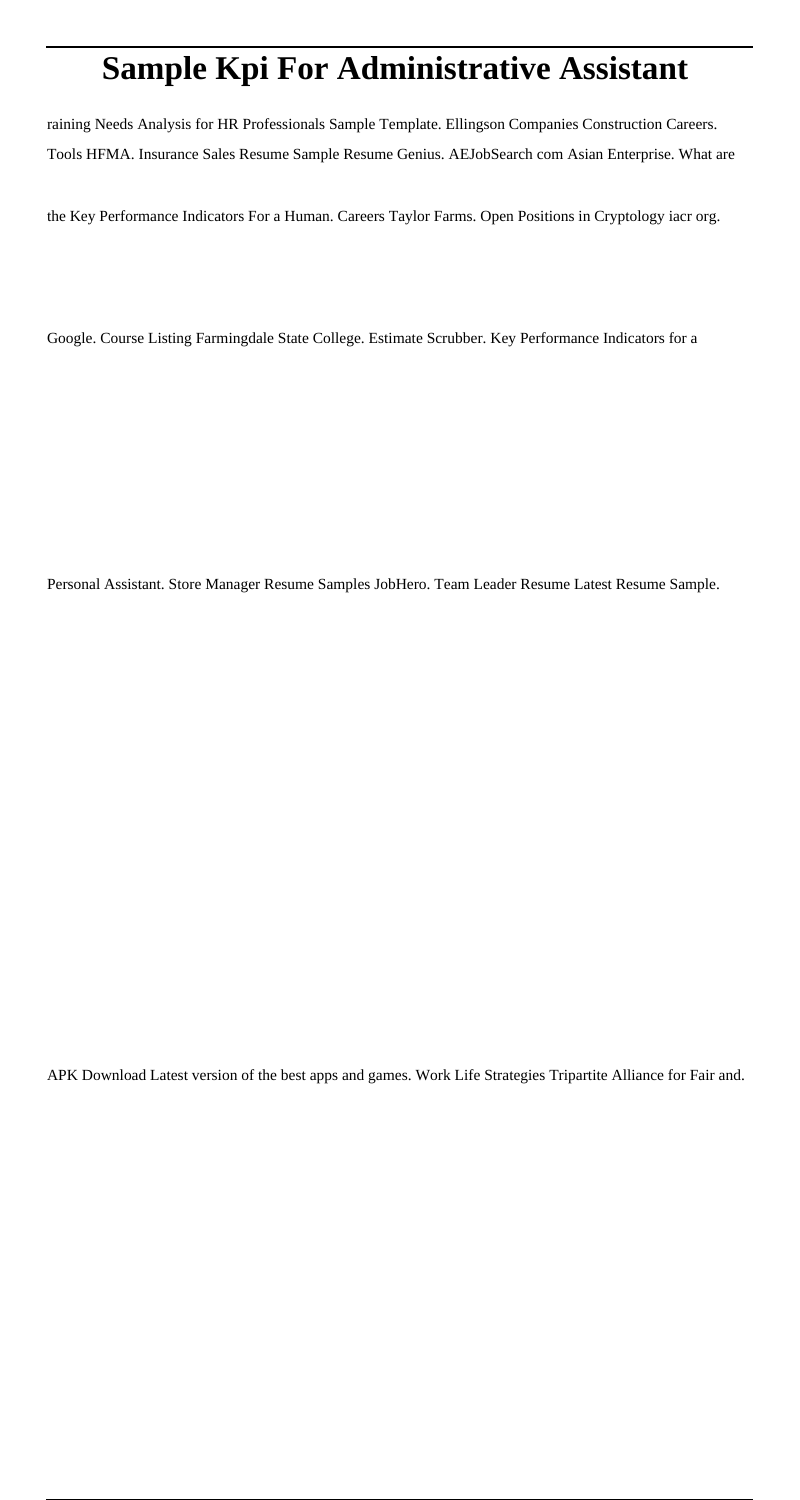# **RAINING NEEDS ANALYSIS FOR HR PROFESSIONALS SAMPLE TEMPLATE**

MAY 11TH, 2018 - THE SEVENTH IN OUR SERIES OF TRAINING NEEDS ANALYSIS TEMPLATES IS FOR OUR OWN PART OF THE ORGANIZATION WE ARE OFTEN OVERLOOKED SO HERE IS A TEMPLATE TO GET YOU THINKING'

#### '**ELLINGSON COMPANIES CONSTRUCTION CAREERS**

MAY 11TH, 2018 - CAREERS IN CONSTRUCTION WE OFFER COMPETITIVE WAGES AND SALARIES

ELLINGSON COMPANIES PROVIDES FULL TIME YEAR ROUND EMPLOYMENT JOIN OUR

## TEAM''*tools hfma*

*may 11th, 2018 - revenue cycle forum members have access to a collection of spreadsheets policies and other resources*'

## '**INSURANCE SALES RESUME SAMPLE RESUME GENIUS**

MAY 9TH, 2018 - NOT SURE ABOUT HOW TO WRITE YOUR SALES RESUME THIS RESUME WRITING GUIDE AND SAMPLE CAN HELP GIVE YOU IDEAS START NOW''**AEJobSearch Com Asian Enterprise**

**May 10th, 2018 - Handle Daily Enquire From Customer Provide Clerical Support Including Data Input And Other Administrative Duties Participate In Ad Hoc Projects As Required**'

'**What are the Key Performance Indicators For a Human** May 8th, 2018 - What are the Key Performance Indicators For a Human Resources Assistant Job by Michele Vrouvas Updated September 26 2017'

## '**Careers Taylor Farms**

**May 10th, 2018 - Careers Verification of Employment Taylor Farms an Equal Opportunity Employer is committed to attracting and retaining the best possible talent to help manage and grow our business**'

'**Open Positions in Cryptology iacr org**

**May 9th, 2018 - Open Positions in Cryptology IACR provides a listing of open positions with a focus on cryptology The listing is available on the Web at https www iacr org jobs To advertise a job opportunities please submit your job here**'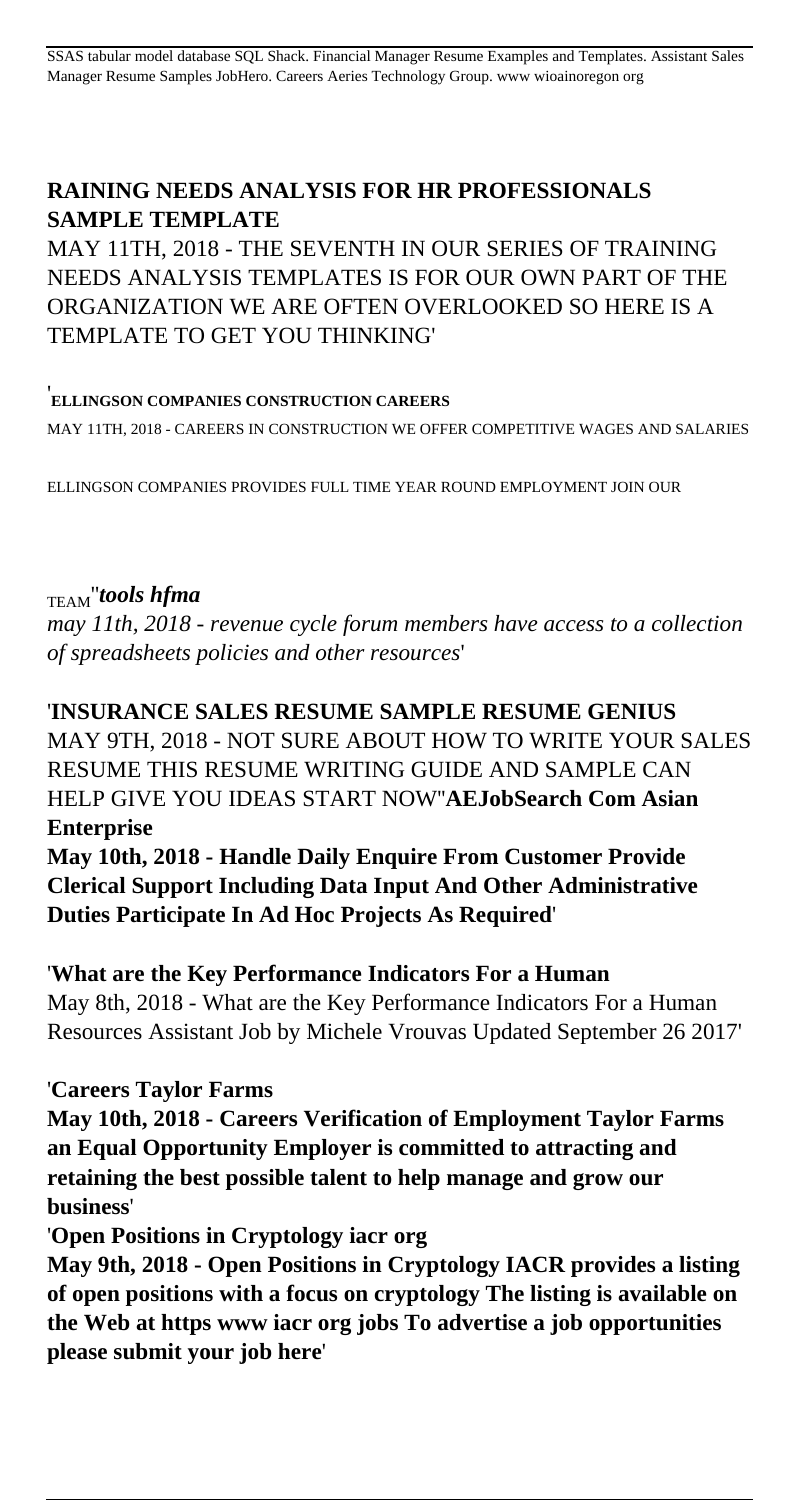May 10th, 2018 - Search the world s information including webpages images videos and more Google has many

special features to help you find exactly what you re looking for'

## '**course listing farmingdale state college may 11th, 2018 - aet 104 combustion engine theory this is a theory course designed to introduce the student to basic heat engine types their physical configurations and various engine operating cycles**''**ESTIMATE SCRUBBER**

MAY 8TH, 2018 - WE ARE ADDING A NEW EXCITING FEATURE TO THE ESTIMATE SCRUBBER

WEB SITE WE CALL IT COLLISION CHAIN OF CUSTODY CCOC CCOCâ...¢ OFFERS REPAIRERS TWO

EASY WAYS TO HELP PROTECT THEIR SHOPS AGAINST LITIGATION BY RECORDING AND

DIGITALLY MANAGING THEIR REPAIR DOCUMENTATION''**KEY PERFORMANCE INDICATORS FOR A PERSONAL ASSISTANT** JUNE 29TH, 2017 - A GOOD PERSONAL ASSISTANT COMMUNICATES EFFECTIVELY IS ORGANIZED AND MANAGES TIME VERY WELL HERE ARE SOME MORE SPECIFIC INDICATORS''**Store Manager Resume Samples JobHero** May 10th, 2018 - Find The Best Store Manager Resume Samples To Help You Improve Your Own Resume Each Resume Is Hand Picked From Our Large Database Of Real Resumes''**Team Leader Resume Latest Resume Sample**

**May 9th, 2018 - Automobile Engineers are mostly demanded in Gulf Areas although they are demanded everywhere Automobile Engineers works and take the responsibility of the working all the vehicles that the company has**'

'*apk download latest version of the best apps and games may 10th, 2018 - download latest version of the best apps and games apk in apkmatters com*' '*Work Life Strategies Tripartite Alliance for Fair and*

*May 10th, 2018 - Work Life Strategies refer to measures and initiatives which you put in place to enable your staff to better manage responsibilities at work alongside their family and personal needs*'